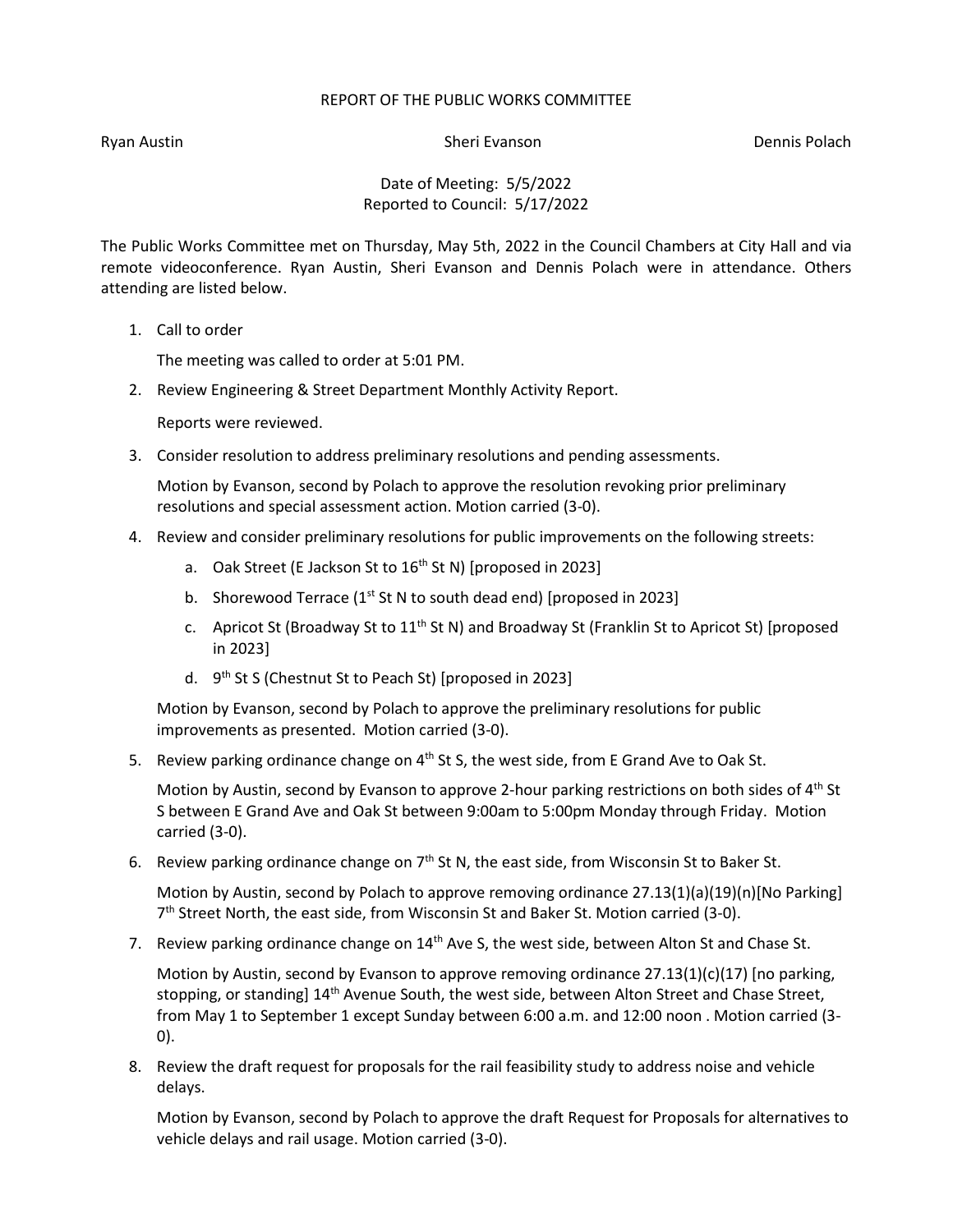9. Review referral list

No items to update.

10. Adjourn

Motion by Evanson, second by Austin to adjourn at 5:42 pm. Motion carried (3-0).

## **Others in attendance:**

See sign-in sheet.